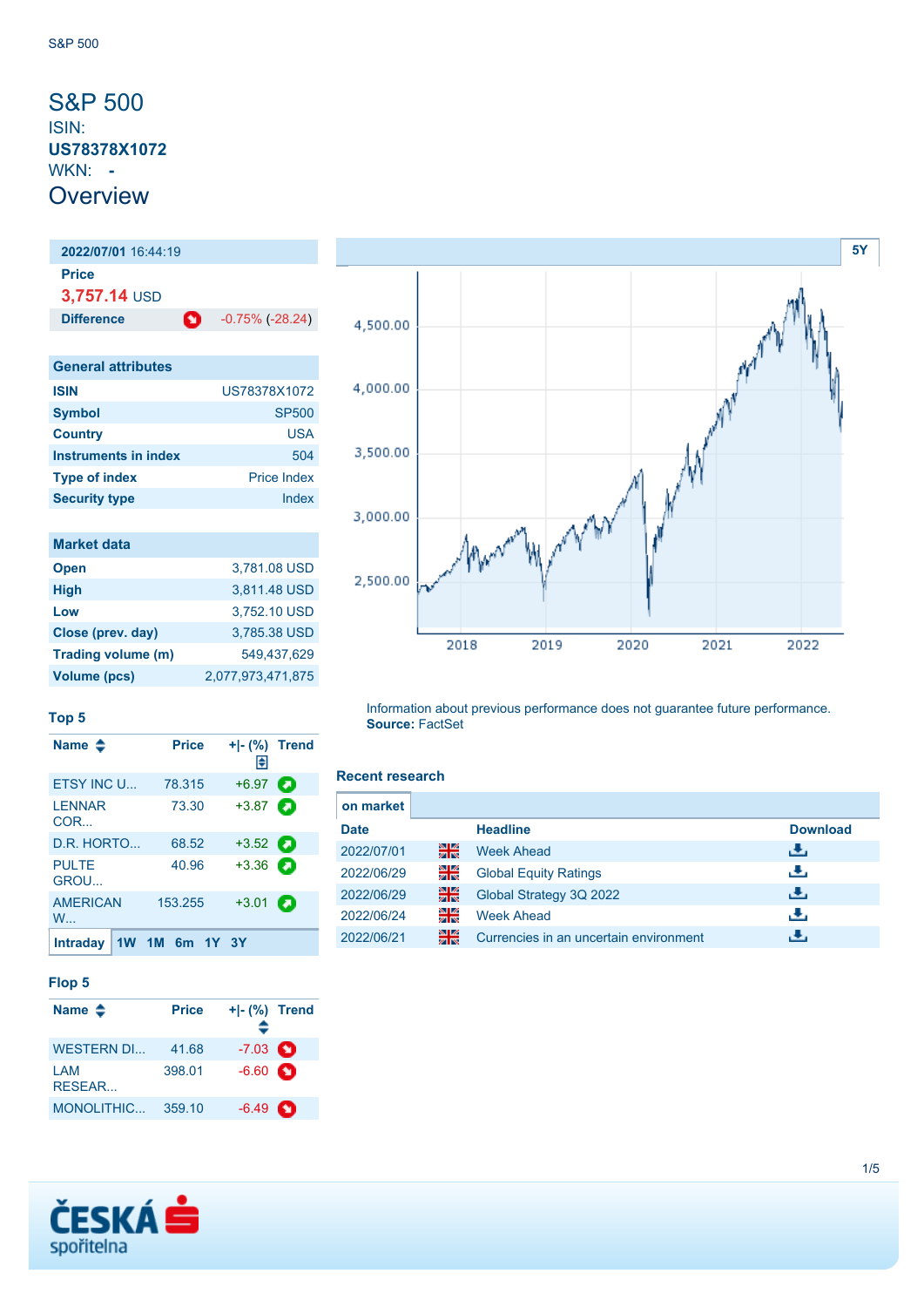| <b>MICRON TEC 51.7599</b>  |  |                           | $-6.37$ $\bullet$ |  |  |
|----------------------------|--|---------------------------|-------------------|--|--|
| ON<br>SEMICON              |  | 47.27                     | $-6.04$ $\bullet$ |  |  |
|                            |  | Intraday   1W 1M 6m 1Y 3Y |                   |  |  |
|                            |  |                           |                   |  |  |
| <b>Futures and Options</b> |  |                           |                   |  |  |
| <b>Related Futures</b>     |  |                           |                   |  |  |

| <b>Related Options</b> |  |
|------------------------|--|
|                        |  |

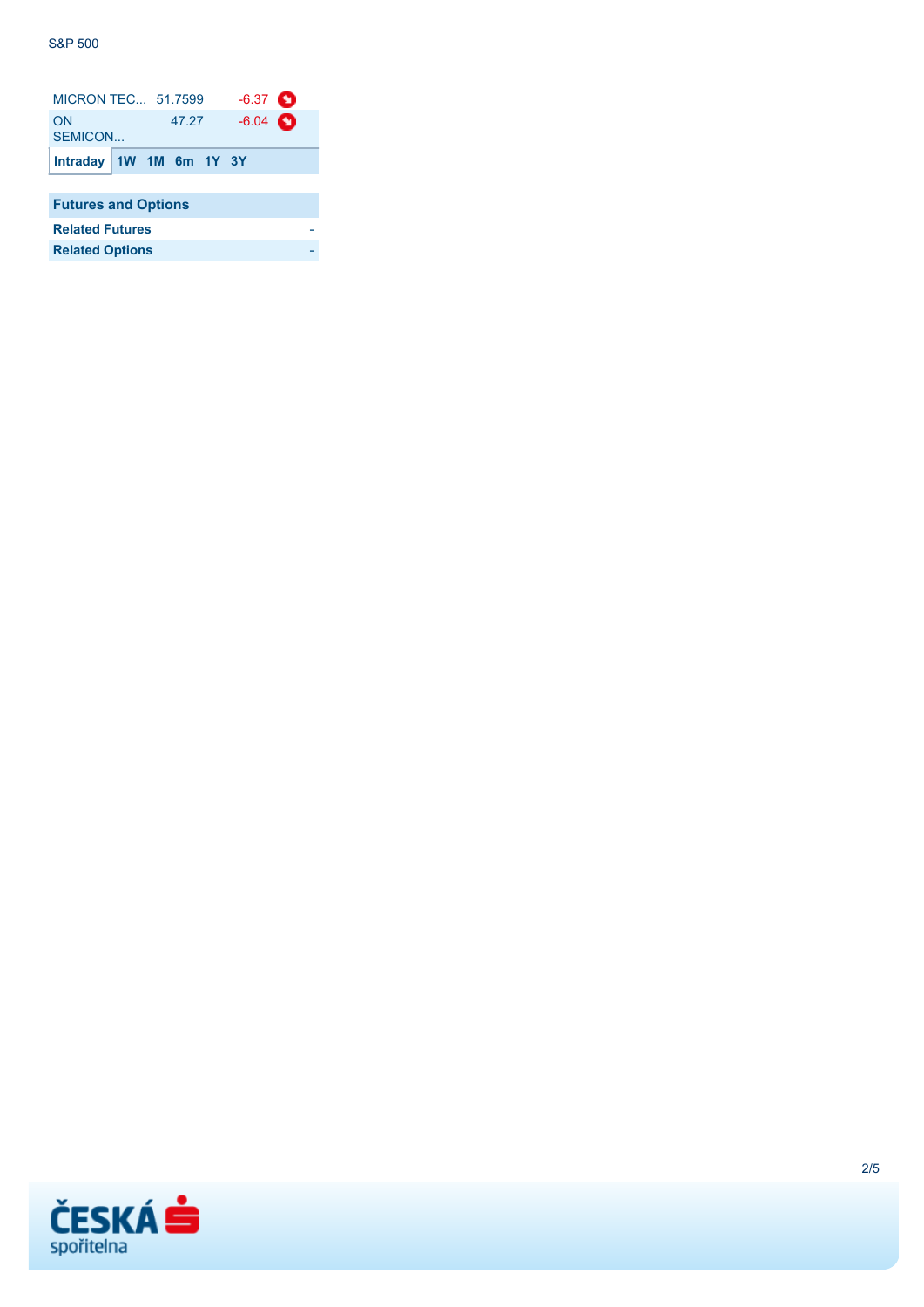## **Details**

**2022/07/01** 16:44:20 **Price**

**3,757.63** USD

**Difference 0** -0.73% (-27.75)

**General attributes ISIN** US78378X1072 **Symbol** SP500 **Country** USA **Security type** Index **Instruments in index** 504

| <b>Market data</b> |                   |
|--------------------|-------------------|
| <b>Open</b>        | 3,781.08 USD      |
| <b>High</b>        | 3,811.48 USD      |
| Low                | 3,752.10 USD      |
| Close (prev. day)  | 3,785.38 USD      |
| Trading volume (m) | 549,673,667       |
| Volume (pcs)       | 2.078.860.415.345 |
|                    |                   |

| <b>Performance and Risk</b> |    |    |  |  |
|-----------------------------|----|----|--|--|
|                             | 6m | 1Y |  |  |
| Part (% )                   |    |    |  |  |

| 24.68 | 19.68 | 24.38                                                                       |
|-------|-------|-----------------------------------------------------------------------------|
|       |       | -20.79% -11.92% +28.68%<br><b>Perf (abs.)</b> $-993.35$ $-512.12$ $+843.62$ |

**6m 1Y 3Y**



Information about previous performance does not guarantee future performance. **Source:** FactSet

| 3,847.52 USD (2,527,171,216) |
|------------------------------|
| 3,938.51 USD (2,572,763,683) |
| 4,220.30 USD (2,610,789,626) |
| 4,401.88 USD (2,351,946,648) |
| 4,818.62 USD (2022/01/04)    |
| 3,636.87 USD (2022/06/17)    |
| 4,818.62 USD (2022/01/04)    |
| 3,636.87 USD (2022/06/17)    |
|                              |

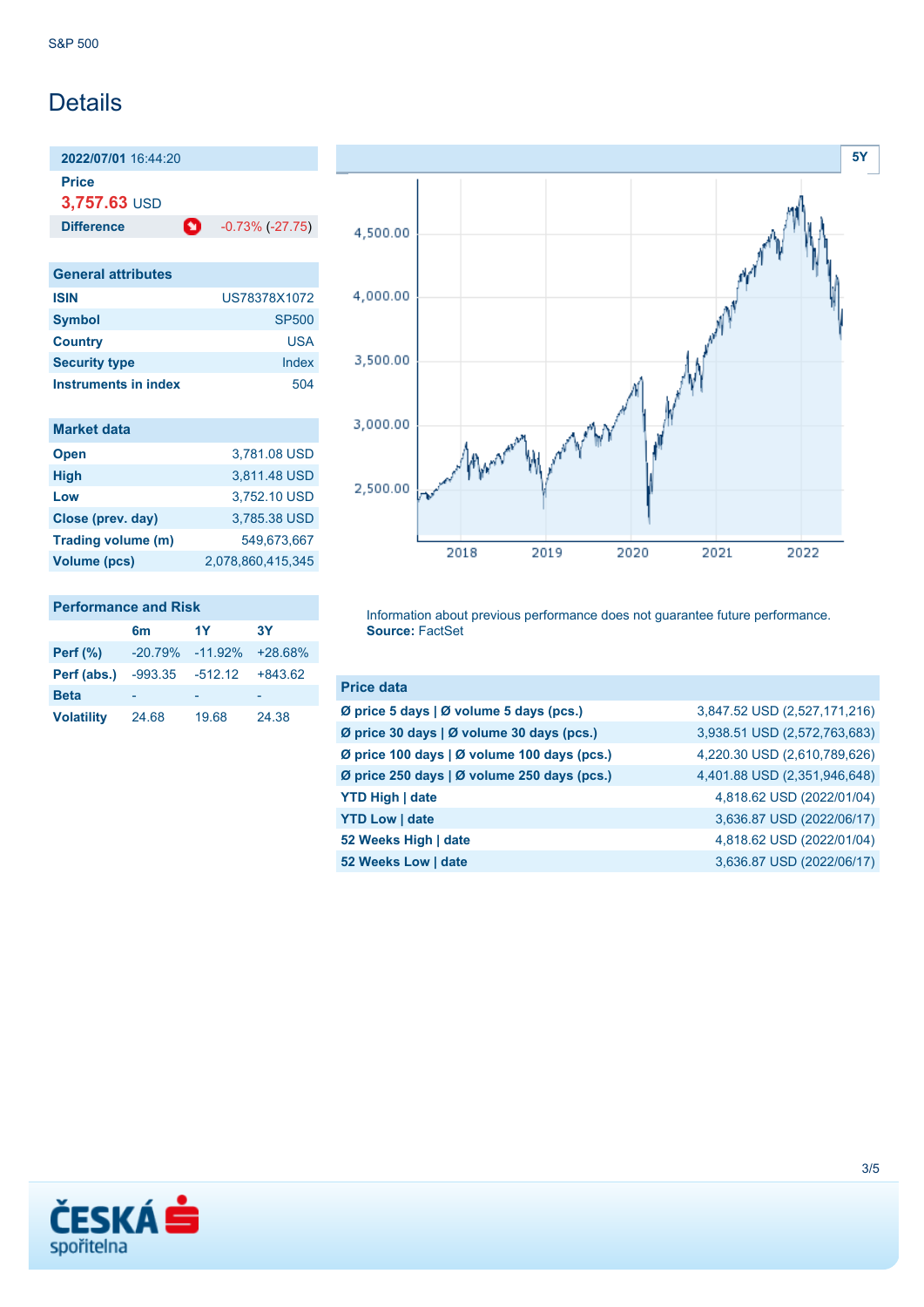# **Composition**

### Page 1 of 17  $<< <$  $>$  [>>](https://cz.products.erstegroup.com/Retail/en/MarketsAndTrends/IndicesAndEquities/Factsheets/Index/print.phtml?elem1156496_batchIndex=16&ID_NOTATION=4359526)

| Name $\triangle$<br><b>ISIN</b>                | <b>Price</b> | Diff % $\triangleq$<br>Diff $+/-$ | Performance $\triangle$ | <b>Date</b><br><b>Time</b> | Turnover Pc. <b>←</b><br>Turnover Money ♦ |
|------------------------------------------------|--------------|-----------------------------------|-------------------------|----------------------------|-------------------------------------------|
| <b>3M COMPANY</b><br>US88579Y1010              | 126.99       | $-1.87%$<br>$-2.42$               |                         | 22/07/01<br>16:44:19       | 759,362<br>97,260,747.16                  |
| <b>ABBOTT LABORATORIES</b><br>US0028241000     | 107.95       | $-0.64%$<br>$-0.70$               |                         | 22/07/01<br>16:44:15       | 532,941<br>57,904,992.85                  |
| <b>ABBVIE INC.</b><br>US00287Y1091             | 152.535      | $-0.41%$<br>$-0.63$               |                         | 22/07/01<br>16:44:11       | 959,643<br>146,717,988.59                 |
| <b>ABIOMED INC.</b><br>US0036541003            | 246.17       | $-0.54%$<br>$-1.34$               |                         | 22/07/01<br>16:44:07       | 39,066<br>9,700,233.92                    |
| <b>ACCENTURE PLC</b><br>IE00B4BNMY34           | 279.27       | 0.58%<br>1.62                     |                         | 22/07/01<br>16:44:08       | 419,198<br>117, 179, 258. 21              |
| <b>ACTIVISION BLIZZARD INC</b><br>US00507V1098 | 78.07        | 0.27%<br>0.21                     |                         | 22/07/01<br>16:44:21       | 1,067,547<br>83,286,975.11                |
| ADOBE INC.<br>US00724F1012                     | 361.50       | $-1.25%$<br>$-4.56$               |                         | 22/07/01<br>16:44:03       | 678,295<br>246, 407, 557. 28              |
| ADVANCE AUTO PARTS INC.<br>US00751Y1064        | 173.56       | 0.27%<br>0.47                     |                         | 22/07/01<br>16:43:55       | 120,480<br>21, 104, 786. 45               |
| ADVANCED MICRO DEVICES IN<br>US0079031078      | 73.05        | $-4.47%$<br>$-3.42$               |                         | 22/07/01<br>16:44:21       | 36,100,429<br>2,672,271,145.44            |
| <b>AES CORP</b><br>US00130H1059                | 21.1809      | 0.81%<br>0.17                     |                         | 22/07/01<br>16:44:11       | 622,348<br>13, 194, 309. 75               |
| <b>AFLAC INC.</b><br>US0010551028              | 55.21        | $-0.22%$<br>$-0.12$               |                         | 22/07/01<br>16:44:19       | 324,064<br>17,994,112.97                  |
| AGILENT TECHNOLOGIES INC.<br>US00846U1016      | 117.13       | $-1.21%$<br>$-1.43$               |                         | 22/07/01<br>16:44:19       | 160,349<br>18,957,451.12                  |
| AIR PRODUCTS & CHEMICALS<br>US0091581068       | 238.07       | $-1.00%$<br>$-2.41$               |                         | 22/07/01<br>16:43:40       | 135,656<br>32,428,547.12                  |
| AKAMAI TECHNOLOGIES INC.<br>US00971T1016       | 90.73        | $-0.66%$<br>$-0.60$               |                         | 22/07/01<br>16:43:59       | 117,674<br>10,749,411.49                  |
| ALASKA AIR GROUP INC COM<br>US0116591092       | 39.77        | $-0.70%$<br>$-0.28$               |                         | 22/07/01<br>16:44:10       | 310,198<br>12,508,765.29                  |
| <b>ALBEMARLE CORP</b><br>US0126531013          | 201.37       | $-3.64%$<br>$-7.61$               |                         | 22/07/01<br>16:44:11       | 340,103<br>69,837,118.08                  |
| ALEXANDRIA REAL EST. EQU<br>US0152711091       | 146.29       | 0.87%<br>1.26                     |                         | 22/07/01<br>16:42:34       | 84,899<br>12,397,841.89                   |
| ALIGN TECHNOLOGY INC.<br>US0162551016          | 238.35       | 0.71%<br>1.68                     |                         | 22/07/01<br>16:43:57       | 129,075<br>31,002,895.73                  |
| <b>ALLEGION PLC</b><br>IE00BFRT3W74            | 98.51        | 0.62%<br>0.61                     |                         | 22/07/01<br>16:43:39       | 103,664<br>10,214,038.44                  |
| <b>ALLIANT ENERGY CORP</b><br>US0188021085     | 59.14        | 0.90%<br>0.53                     |                         | 22/07/01<br>16:44:15       | 200,115<br>11,779,399.50                  |
| <b>ALLSTATE CORP</b><br>US0200021014           | 128.315      | 1.25%<br>1.59                     |                         | 22/07/01<br>16:44:05       | 555,125<br>71,085,684.16                  |
| <b>ALPHABET INC A</b><br>US02079K3059          | 2,142.135    | $-1.70%$<br>$-37.13$              |                         | 22/07/01<br>16:44:09       | 523,725<br>1,131,868,542.04               |
| ALPHABET INC. CLASS C<br>US02079K1079          | 2,153.86     | $-1.54%$<br>$-33.59$              |                         | 22/07/01<br>16:44:16       | 416.144<br>903,496,737.62                 |